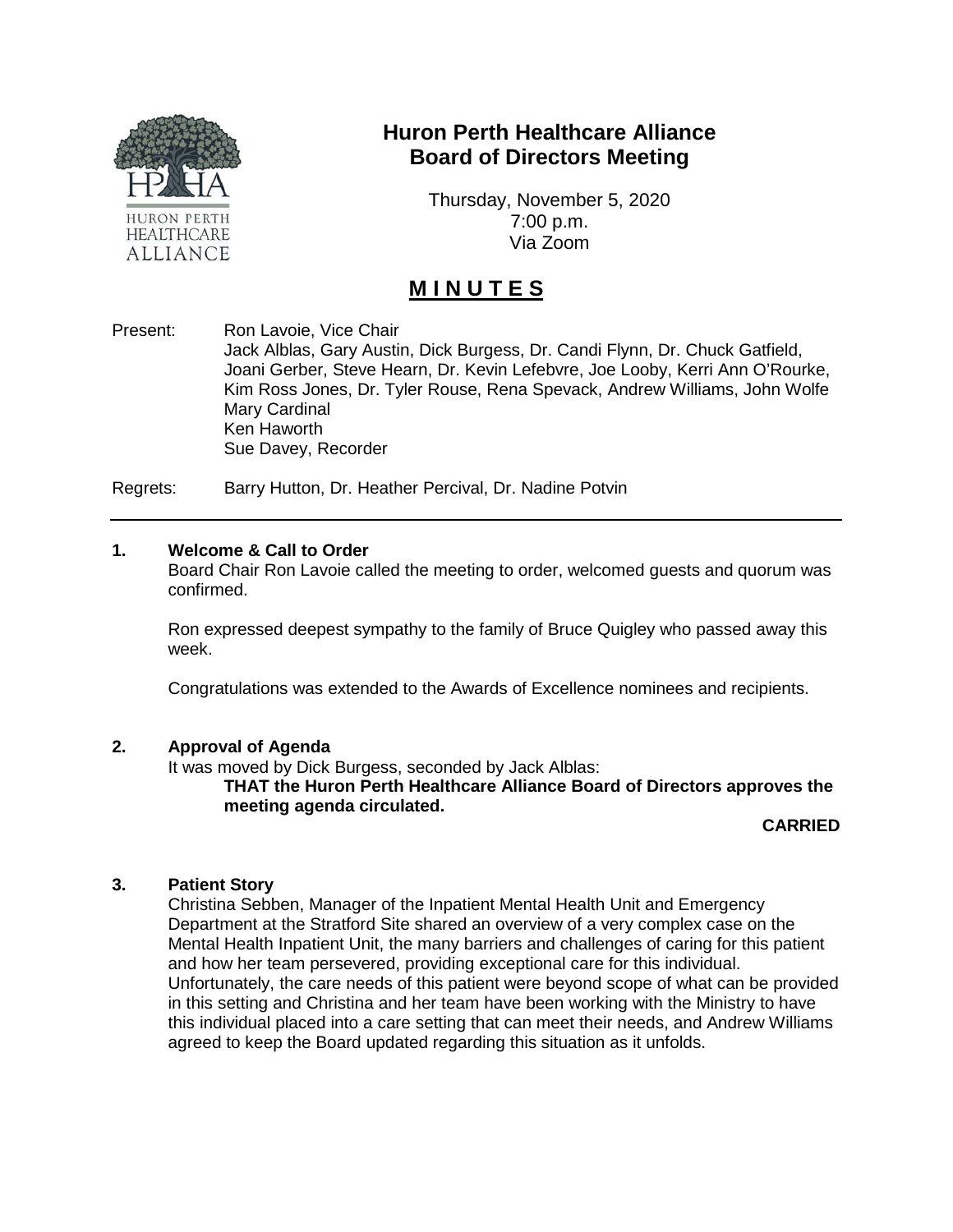# **4. Declaration of Conflict of Interest**

There was no conflict of interest declared by any members.

# **5. Approval of Minutes**

# **5.1 September 10, 2020**

It was moved by John Wolfe, seconded by Kerri Ann O'Rourke:

**THAT the Huron Perth Healthcare Alliance Board of Directors approves the minutes from the meeting held September 10, 2020.**

**CARRIED**

# **6. Focussed Discussion**

# **HPHA Commitments to Our Communities – Quarter 2 Review**

Andrew Williams provided the Quarter 2 status update on the objectives linked to the Huron Perth Healthcare Alliance's Commitments to our Communities. Details were included in the agenda package and highlights were provided.

#### **7. Consent Agenda**

It was moved by Kim Ross Jones, seconded by Kerri Ann O'Rourke:

**THAT the Huron Perth Healthcare Alliance Board of Directors approves the November 5, 2020 Consent Agenda that included reports from the:**

- **Alliance Chief of Staff**
- **President & Chief Executive Officer**

**CARRIED**

# **8. Governance**

#### **8.1 Board Committee Reports**

#### **8.1.1 Governance & Stakeholder Relations Committee**

John Wolfe presented the report from the meeting held October 27, 2020 and highlighted that a number of surveys that will be conducted over the next few months. Future educational opportunities are being considered for the Board and members were asked to send suggestions to Sue Davey. The Huron Perth Healthcare Alliance Board Advance has been rescheduled for February  $19<sup>th</sup>$  with a focus on the next Commitments to Our Communities three-year plan and the Ontario Health Team priorities and agreement. The Board Member skills matrix inventory will be refreshed and Board Committees will review their Terms of Reference to identify gaps where bringing on community members with specific skill sets will be beneficial to the committees.

#### **8.1.2 Medical Advisory Committee**

The Medical Advisory Committee met on September 24<sup>th</sup> and October 22<sup>nd</sup> and Dr. Lefebvre presented the meeting highlights that were pre-circulated. As Medical Program Directors are changing, roles are being reviewed with some positions that may restructure to link with the Huron Perth & Area Ontario Health Team. In follow-up to a presentation by the Canadian Medical Protective Association at Grand Rounds on obligations regarding privacy and confidentiality, a policy is being considered to support quality assurance and the ability to review documentation when no longer in the circle of care. Some surgical procedures will be relocated to the Operating Room in Stratford when renovations and upgrades are being done to the Operating Room and Medical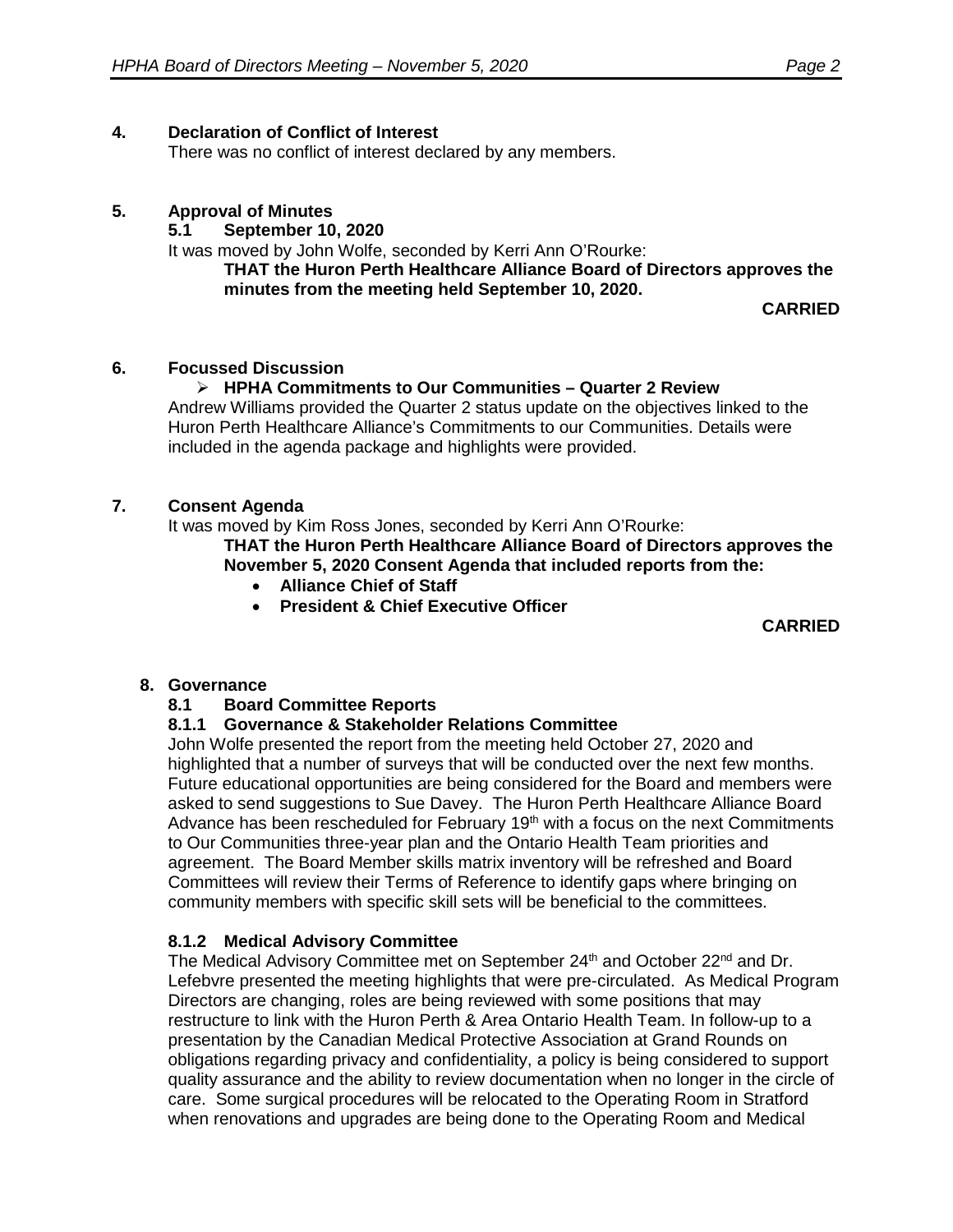Device Reprocessing Department in Clinton.

# **8.1.3 Quality Committee**

The Quality Committee met on September 28<sup>th</sup> and October 26<sup>th</sup>. The highlights were presented by Rena Spevack for informational purposes.

- Julie Houben was introduced in her new role of Director of Quality and Risk.
- Processes are being developed to ensure secure removal and disposal of patient armbands to protect patient privacy, an improvement project that was brought forward by a Patient Partner.

# **8.1.4 Resources & Audit Committee**

The Resources & Audit Committee met on October 29<sup>th</sup> and Joe Looby presented the highlights from the report that were pre-circulated with the agenda package. A question was raised about financial reporting for the Huron Perth & Area Ontario Health Team funding that was received from partner contributions and the pending Ministry support that is being managed by the Huron Perth Healthcare Alliance and this will be clarified.

It was moved by Joe Looby, seconded by Dick Burgess:

#### **THAT the Huron Perth Healthcare Alliance Board of Directors approves the Quarter 2, September 30, 2020 financial statements and associated reports. CARRIED**

# **8.1.5 Huron Perth & Area Ontario Health Team**

The Huron Perth & Area Ontario Health Team continues to meet regularly and move forward with implementation.

- Focus is on a regional standardized approach to infection prevention and control (IPAC) and a temporary position for an IPAC Program Development will be hired.
- Development of a partnership agreement and setting indicators to be linked with the funding expected from the Ministry (\$375K for 2020/2021).
- Work continues with the priority populations Complex, Palliative, Mental Health & Addiction.
- Digital Advisory Group continuing to look at ways to optimize the use of virtual technology and ways to integrate for better information flow across partners.
- Relationships are strong and integrating the boards for planning purposes is a priority.
- Digital Advisory Group is active and continues to review ways to integrate for better information flow across partners.

#### **9. Other Business**

# **9.1 HPHA COVID-19 Update**

Andrew Williams provided an update on the Huron Perth Healthcare Alliance's response to COVID-19 to include:

- Supporting Cedarcroft with their outbreak with staffing and infection prevention and control support.
- Assessment Centre has moved to the Rotary Complex in Stratford at beginning of November.
- Patient flow challenges to move patients out of hospital are ongoing due to the lack of human resources in the community and access to long-term care beds is reduced with the government's directive for no ward rooms.